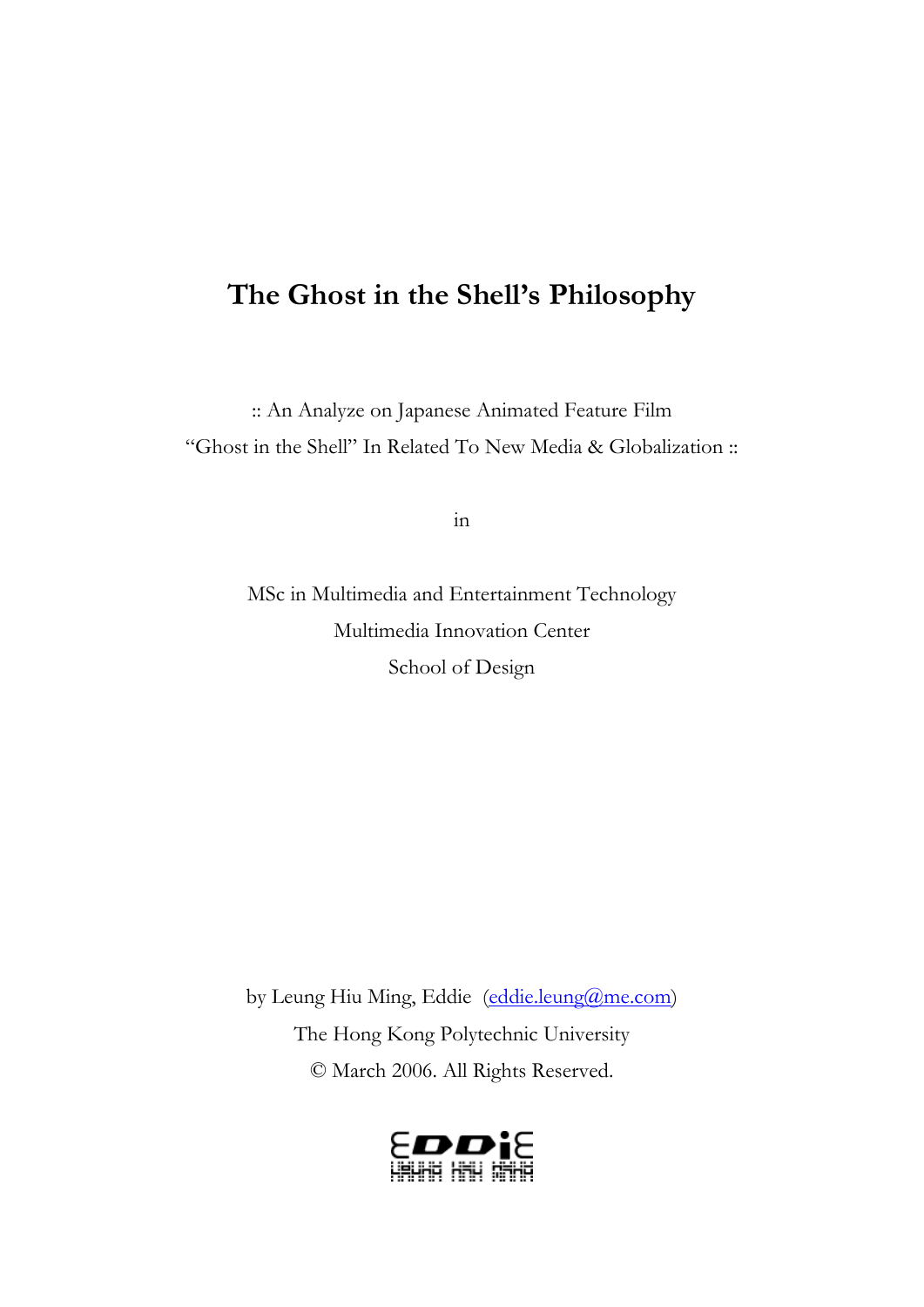#### **Director Mamoru Oshii - his Philosophy, Envision and Creation**



Tokuma 2004

Mamoru Oshii (押井守) was born in Tokyo in 1951 and graduated from the School of Education - Education of Arts in Tokyo Gakugei University (東京学芸大学教育学部美術教育学科) in1976 (Oshii Mamoru Official Site. 2004). He started his anime career from 1976, and has directed numerous animation TV series and eight live action films since 1983

(Works of Mamoru Oshii - Persona Remix. 2004, 126). In Japan, starting from

the first animation TV series Tetsuwan Atomu (The Mighty Atom, outside Japan as Astroboy) created by Dr. Osamu Tezuka (1925-89) (Patrick 2003, 5), the main stream of Japan's anime story telling are mostly emphasis on the relationship between human and the Earth. Even for some campus story about teenagers' school live, it turn out become a save the Earth story at the end. Characters with weird looking wardrobe and outfit are designed to be responsible to protect the Earth. Just like other Japanese traditional animie artists, most of Mamoru Oshii's early works are basing on this formula. After years of anime life, he feels uncomfortable and starts to challenge and rejects this type of creative direction. For characterization, he prefers to let the quest of the story to drive the character rather than superimposing directors personal wills to drive the character. For instance, Hayao Miyazaki - the most influential anime master in Japan has project his personal wills on the lead character in Nausicaa of the Valley of the Wind (1984) so as to reflect his view on environment protection and treasure on the things in the good old days. Mamoru Oshii critiques on this approach, because he believes that character should have their own soul and life driven by the story and should be independent from the director's personal attributes. Otherwise, what audience sees is merely a replication of the director repetitively in different forms in their creations. Furthermore, he also critiques on the needs of the overly used human centric premises and provocative "Destine of the Earth" as the core idea for story development. He claims that although the society may required this type of ideology to reinforce the contemporary value system, but he feels that this creative direction is too old and is lack of interest (Mamoru 2005).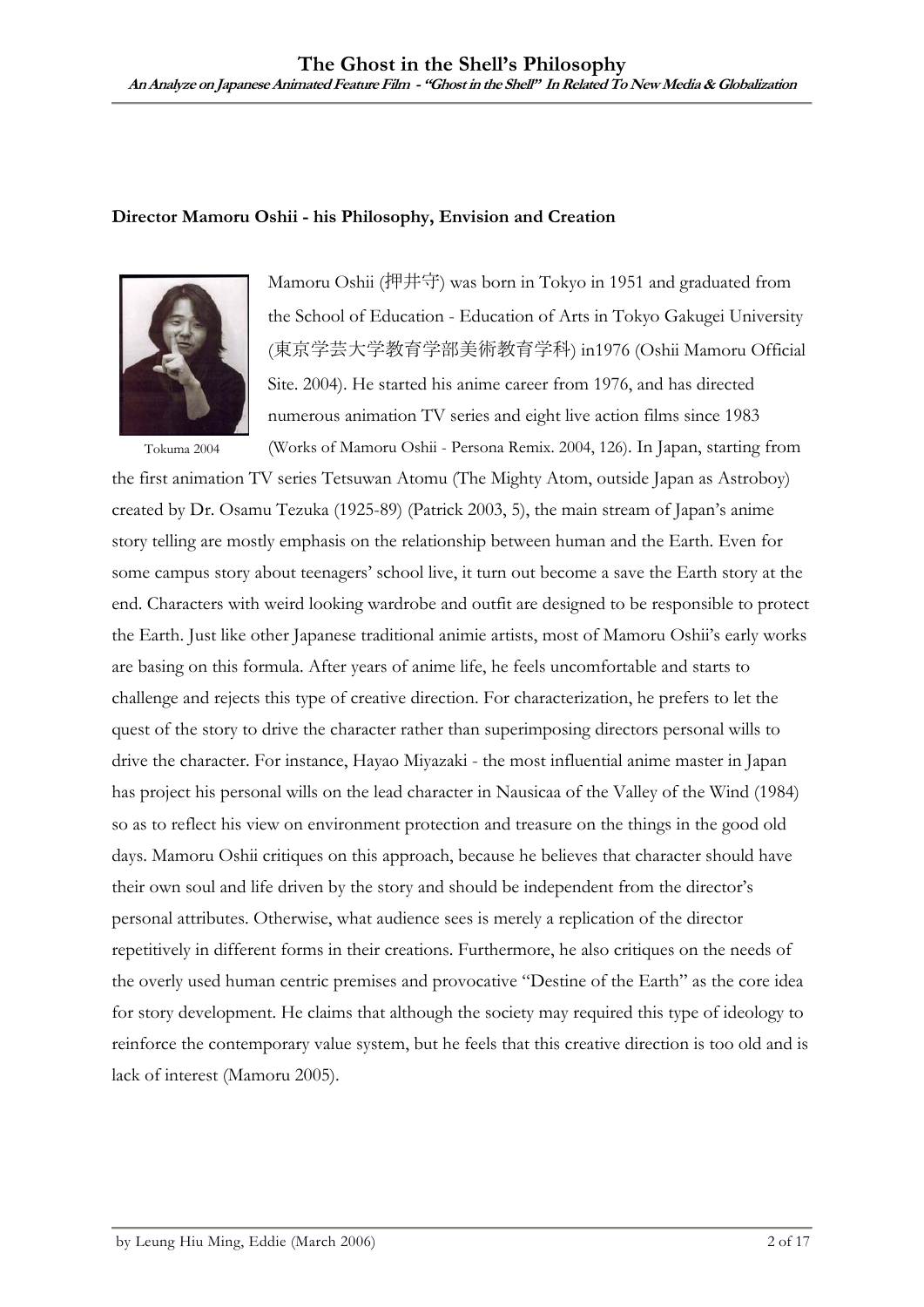

ne/KODANSHA · BANDAI VISUAL · MANGA ENTERTAINMENT

In 1995, the first Ghost In the Shell production, he try to choose a totally reverse direction and treatment. By using a bi-directional point of view between non-human (cyborg, doll and robot) and soul (mind and ghost); Illustrate their contrast of desire; Using non-human as all character design and eliminate their facial expression through out the whole movie; Exaggerate the negative consequence of contemporary globalization phenomenon – global economic recession, corporation downsizing, violent crime, explosion of cybernetic culture … All of these setup bring

up the awareness of human nature, meaning of the existence of life, soul, body, and envisioning the impact of globalization and new media in the world of cybernetic in the future (Production I.G. 2004. 1). This approach seems to be conforming to Renē Descartes philosophy (The Online Literature Library 2005) to prove an opinion by ignoring Sense, Memory and Body from this film so as to lead audience to provoke their through consciously just on their mind and existence.



ui House/Takenaka Corp. Jo Design Team

In aligning with Mamoru Oshii's awareness of human nature and globalization, he also participates in new media creation for bringing up attention of environmental protection in the 21 Century. In the 2005 World Exposition, Aichi, Japan, he has created a multifaceted performance that make use digital imagery on the world's largest floor screen to produce

a three-dimensional performance – a kind of virtual reality installation, making this the first experiential space in the history of World Expositions. The aim is have visitors think anew about the recovery of the Earth while experiencing the wonder of nature and the environment (Japan Association for the 2005 World Exposition 2005). As describe by Shulamith Kreitler, virtual reality (VR) is designed to be a close copy of "normal reality" so that the perceptually accessible qualities, including all sensory qualities (especially, color, form, sound, tactility, temperature, kinesthesis), as well as size, weight, location and space are likely to be close reproductions of the corresponding qualities in "normal reality" (Alexander Riegler…(eds.) 2001.,39). In Mamoru Oshii's three-dimensional performance, audiences' visual and aural sensory are mediated into the wide open immersive system. In turn, their primary qualities - body, time, space, shape, quantity and magnitude defined as the - "the fundamental truth" by Renē Descartes (Literature 2005) are separated and stay in the reality world. This not only enables audience to immerse their mind into Mamoru Oshii's virtual world, but also subtly let them recognize the existence of their mind while they are switching back and fore between "realities", thus aligning Mamoru Oshii's philosophy – provoking the awareness of the existence of life.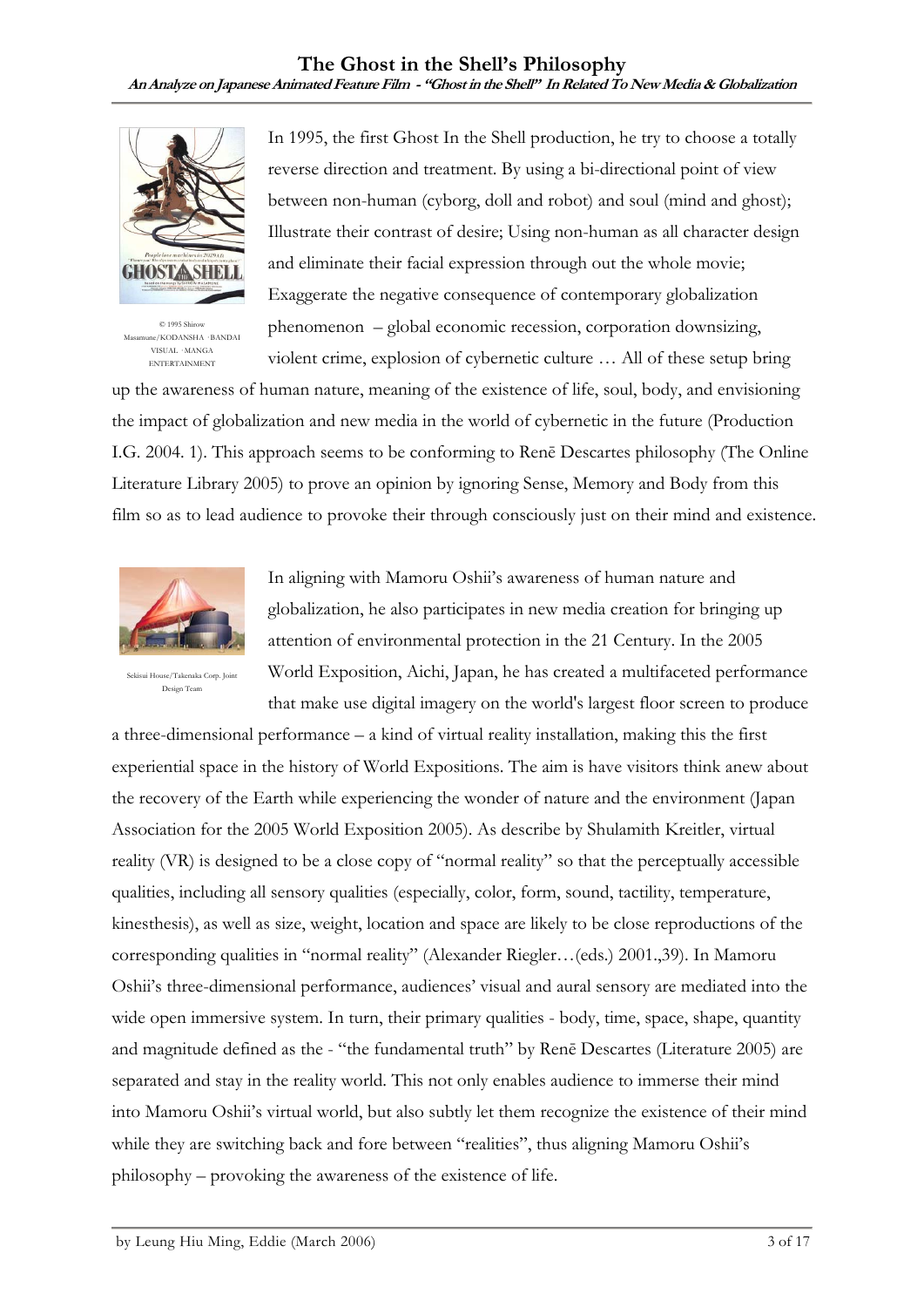#### **Cultural Influence and Export for the Global Market**



© 2004 Shirow me/KODANSHA · IG, ITNDDTD

No matter from creative point of view or marketing point of view (ref. Appendix B), Mamoru Oshii's treatment, direction and aesthetic license used in the Ghost in the Shell series has created huge influence to the filming industry. We can easily recognize similar plots, designs and treatments in a lot of Hollywood films, for instance, Alex Proyas' I, Robot (2004) (ref. Appendix C: Fig.01), and Andy Wachowski and Larry Wachowski's The Matrix (1999) (ref. Appendix C: Fig.02),. Ghost in the Shell is one of the anime which inspired most on Wachowski brother's

creation of The Matrix series film making. In which they tried to bring the juxtaposition of time and space in life action beats into their film from the anime world together with cyberpunk [GenXers - a post-punk generation (Douglas 2002, 31)] elements (Warner Bros. Entertainment Inc. 1999) (ref. Appendix C: Fig.02), which conform with Mamoru Oshii's concern on time, space and post-humanism in Ghost in the Shell.

Nevertheless, as Japanese did with automobiles, they have taken an American creation and reworked it into something far beyond what its creators considered to be the state of the art (Patrick 2003, 3). In reverse, we can easily recognize numerous plots, designs and treatments in The Ghost in the Shell series are very similar to Ridley Scott's Blade Runner(1982) (ref. Appendix C: Fig.03), George Lucas' Star Wars(1977) (ref. Appendix C: Fig.04), Ridley Scott's Alien (1979) (ref. Appendix C: Fig.05), and James Cameron's Aliens (1986) and The Terminator (1984) (ref. Appendix C: Fig.06).

From marketing point of view, by using a layer of Hollywood successful elements, plus the distinctive style of Japanese anime, striking visual impacts with the extraordinary plots and culture, it enables most of the Japanese anime which aimed at viewers with double-digit ages and trible-digit IQs (Patrick 2003, 3) to be easily delivered and accepted by different layers of audiences in the global film market, while at the same time maintaining the original complex social, economic, political, and philosophical commentary layer. Ironically, this approach becomes a trible-win strategy for the creators, Japanese anime industry and the audience.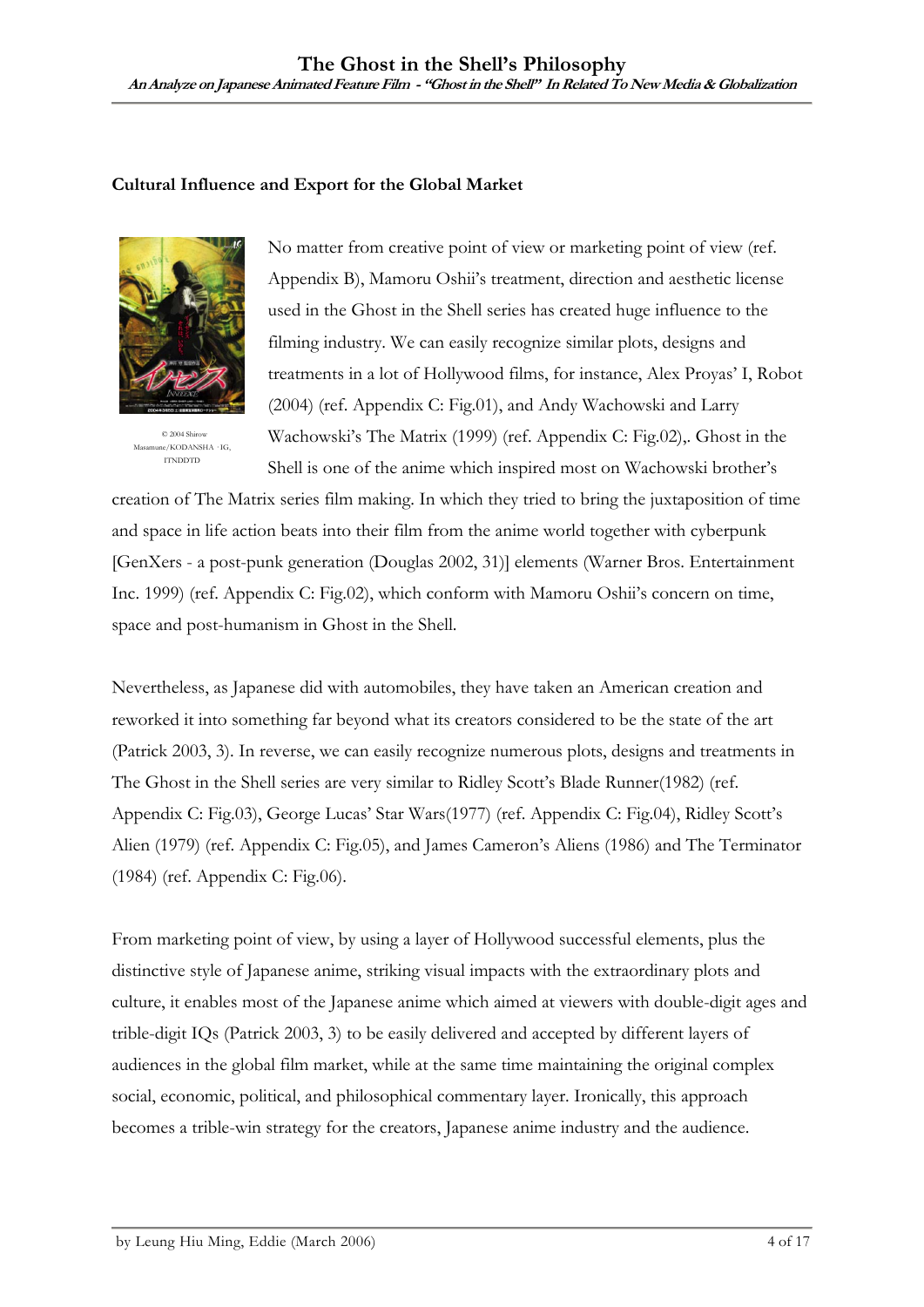

At the back-end of the Ghost in the Shell – Innocent production, beside the above mentioned strategy, there are strong local and global business and production infrastructure which provide advantages in different aspects during the production and delivery of the film to the global market especially North American (one of the largest Japanese anime consumer). Beside the film, this infrastructure also supports the associated products development like DVD, toys and video game in various formats and versions for the global market.

The film production was taken up by the two top animation studios in Japan, namely Production I.G. (founded by Mitsuhisa Ishikawa and Takayuki Goto) and co-produced by Studio Ghibli which is led by Hayao Miyazaki - the most influential anime master in Japan, who has a very good

relationship with John Lasseter who lead the creative department in Pixar Animation Studio in U.S.A. This team up helps sourcing the best animation artist to create this master piece. The sound design, editing and mixing part was produced in Skywalker Sound - Lucasfilm Ltd. Companies in U.S.A., which is owned by George Lucas – fame does matter in helping marketing promotion and establishing industry linkages. The song was strategically sung in English, was recorded in Firehouse Recording Studios – a subsidiary of DMI Music & Media Solutions in U.S.A. which have a good relationship with numerous world class artists and musicians like Lee Ritenour, Chick Corea, Herbie Hancock and Bob James (Firehouse Recording Studios 2006). The music video is produced locally by Bandai Entertainment Japan, which is the premier distributor of Japanese animation on DVD home video and Japanese animated licensed programming for television broadcast distribution in North America, and is a subsidiary of Bandai America Inc., who makes the toys for television series and is the third largest toy company in the world comprising 53 subsidiaries in 18 countries. bandaigames.com – a subsidiary of Bandai America Inc. is responsible to produce the video game for Ghost in the Shell on SONY PS2 and PSP platform. In addition to toys and children's entertainment, Bandai Co.'s global interests include video game software, multimedia, music and full-length feature films, vending machines, trading cards, candies, and licensed apparel. (Bandai Entertainment, Inc. 2004).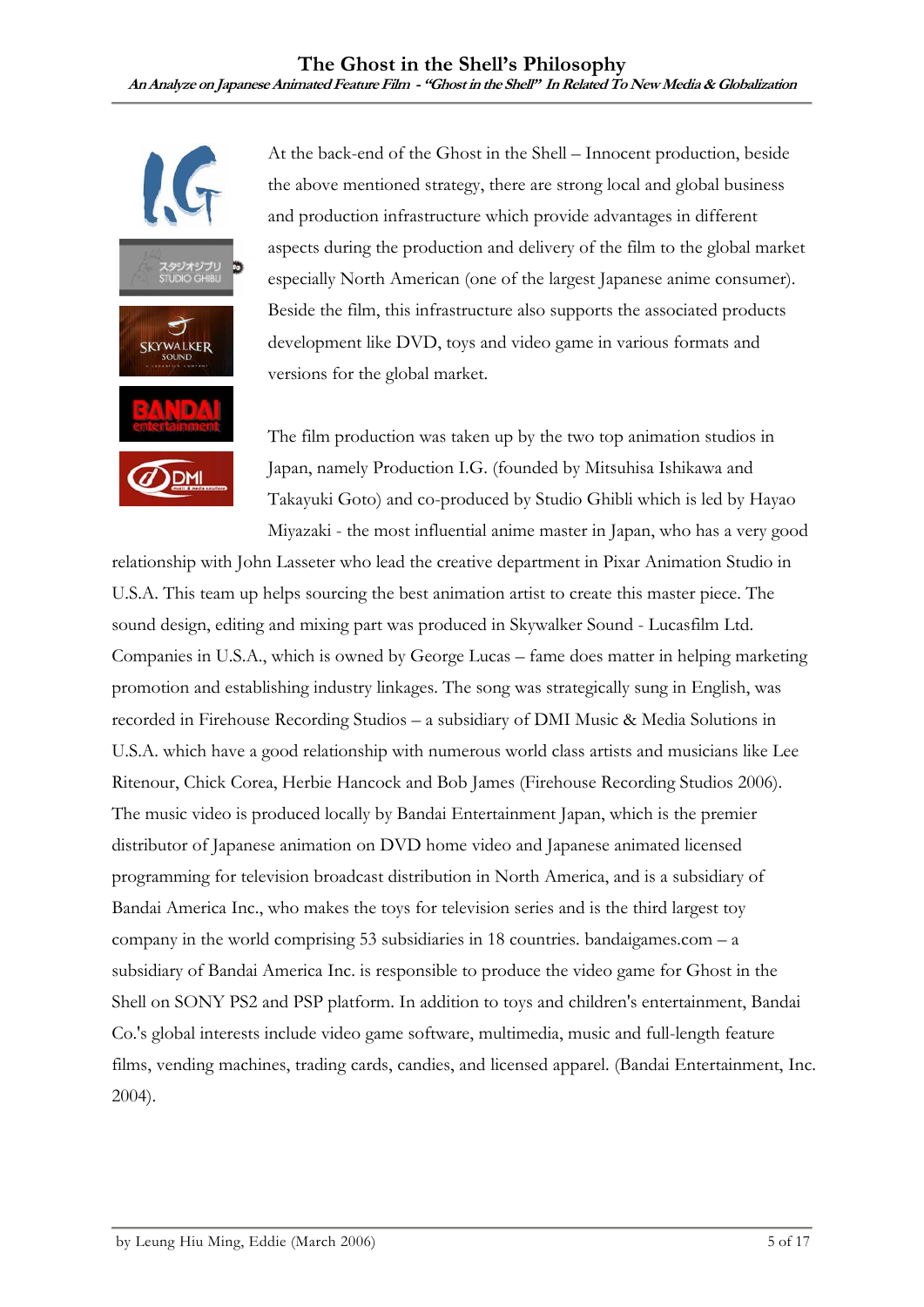

Under this infrastructure, it show off the interconnection and independencies between different levels such as the economic, political, cultural and psychological, as well as between flows of products, ideas, information, people and technology (Douglas Kellner 2006) – a typical globalization phenomena which enable sustainable growth and resource sourcing for cross nations corporation. Ironically, it does reinforce the sustainability of the original concept and product and transforms it into different forms for targeting different consumers' needs for different nations with different culture. Indeed, anime is just the most visible sign of a growing trend in the world. In the last few years, Japan has become a rising force in a wide swath of fashion-focused industries, from kids' toys to entertainment, cell phones, and car racing (BusinessWeek Online. 2004).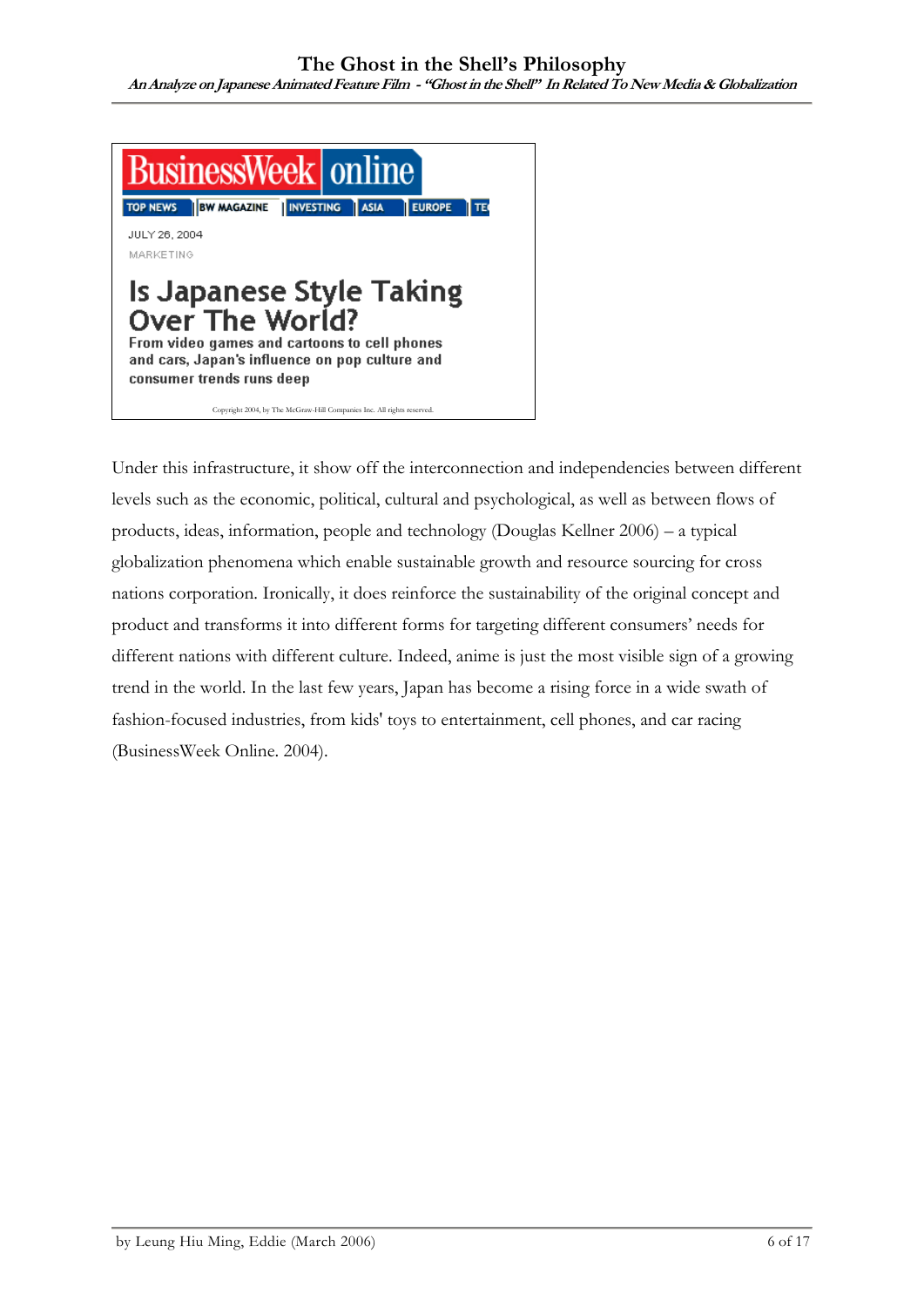## **The Story World – Global Village with Cultural Mix and Crash**



© 2004 Shirow Masamune/KODANSHA · IG, ITNDDTD

To establish a holistic future view of a global village and embed with foot prints of human evolution in Ghost in the Shell, Mamoru Oshii create a story world with multiple cultural identities which were crashed together with elements from the pass, present and future. For instance, beside the core linguistic – Japanese (English in the international version), there are Cantonese, Mandarin, Traditional & Simplified Chinese characters, Korean characters, English characters and Chinese poems appear in the film. In the set design, there are futuristic metropolis – skyscraper with rusty outlook and surrounded by polluted air (consequence of acid rain and pollution made by well developed nations); Traditional European style architectures with M.C.Escher style visual illusion and was destroyed by World War II style battleship; Gothic style cathedral with Chinese religious statues; Traditional Thai's fishermen's house at river side with futuristic metropolis on the back; Old streets and shops in Hong Kong in 70s with futuristic convenient store utilities; Kowloon Walled City in Hong Kong in the 70s with futuristic police force; Futuristic apartment and garage with antique car and contemporary furniture; Futuristic laboratory and interior design with contemporary human behaviors – a smoking robot; A presentation of 17th Century western family dinner scenery by wax statues, which are sitting in front of fire (one of them is George Washington - the first president of the United States (1789-97)); A traditional festival procession inside a metropolis with China Taiwan and Tail religion identities;

These treatments not only create huge visual impact, but effectively create a montage of contrast in cultural context, which leads audience to provoke through on time, space, environment, and human's evolution under the contemporary technological explosion and globalization.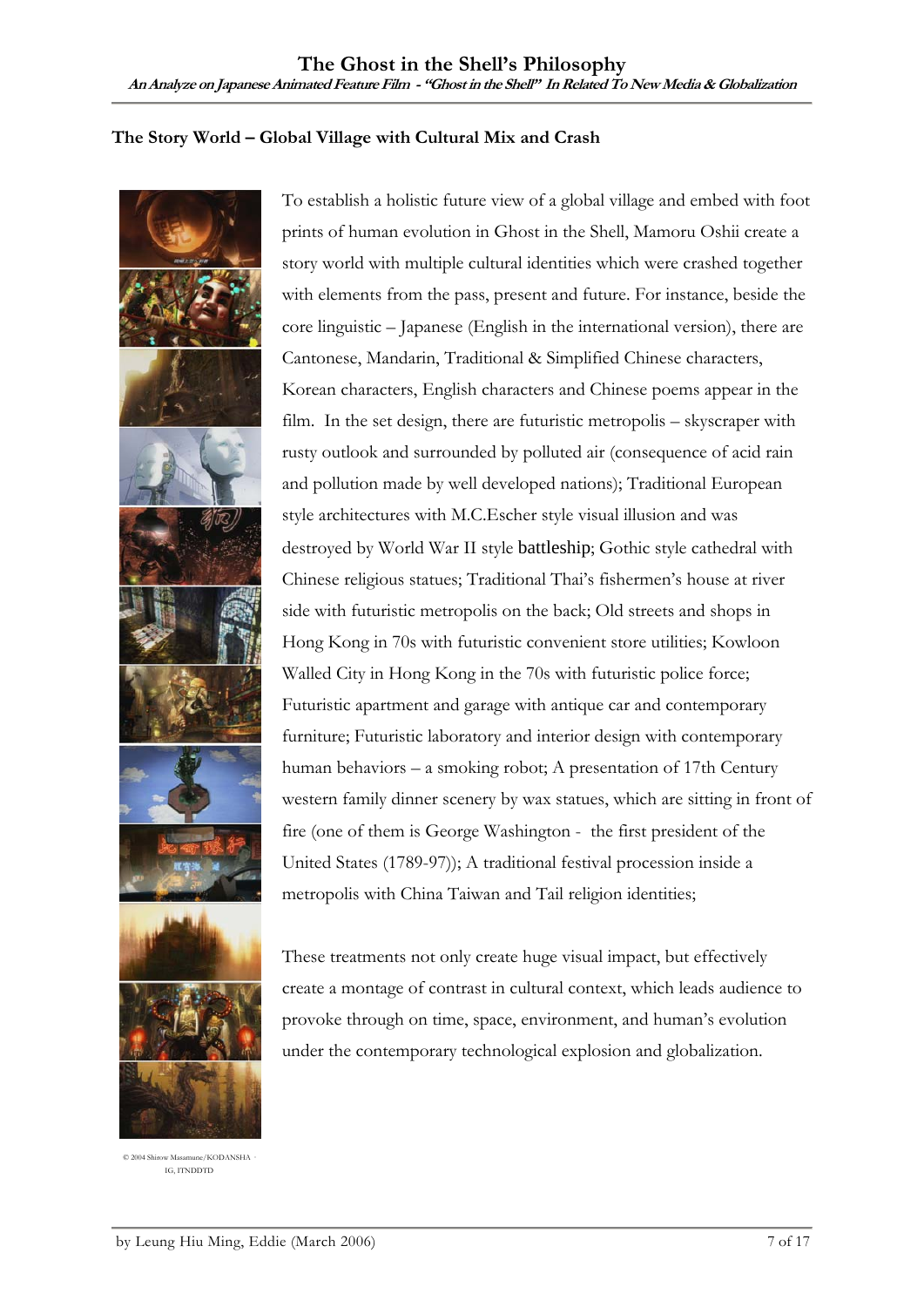## **The New Media and Technological Impact to Humanism**



As conform to the early work of William Gibson who was the literature of cyberpunk and cyberspace, the future rules were made up by those on the frontier- not by bureaucrats, but depends on how smart and talented you were in the digital realm (Douglas 2003 xii/introduction). In the Ghost in the Shell,

© 2004 Shirow Masamune/KODANSHA · IG, ITNDDTD

hacking become a daily tools for both protagonist and antagonist on the top layer, in the down under, hacking become an ideology for balancing the equilibrium of the society. Today, with the unlimited desires on extending human being's ability on intelligent, memory, accessibility to cyberspace and ultimately extend our life. Ironically this is no more a fiction, in June 2002 a design for a tooth implant that receives digital signals from radios and mobile phones designed by Jimmy Loizeau and James Auger, research associates from MIT Media Lab Europe was on display at the Science Museum in London (Lakshmi Sandhana 2002). The advancement of technology and new media catalyzes and accelerates the movement of post-humanism. Humanmachine integration, organism cloning, transplant and implant surgery, inevitably people have begun to see the earth itself as a cyborg system (Chris 2001, 10).

In Mamoru Oshii's story world, with the driving force of unlimited human desires, cyborg became the second name of human and there will have no pure humans anymore but cyborgs and robots on the globe. When cyborg technology can replicate any living organism, this means there is possibility to replicate human soul and treat it just like data. This fundamentally enables the possibility of hacking into human soul, and in reverse, human soul can hack into robot, computer or any form of cybernetic entities. Today, we have argument on cloning human being, tomorrow, in the post-humanism realm; possibly we have argument on cloning of human soul – a technically feasible but morally illegal crime which was illustrated in Ghost in the Shell – Innocence. This phenomena provoke our through on the re-examination of our value system as human being under the contemporary overwhelming new media and technological impact.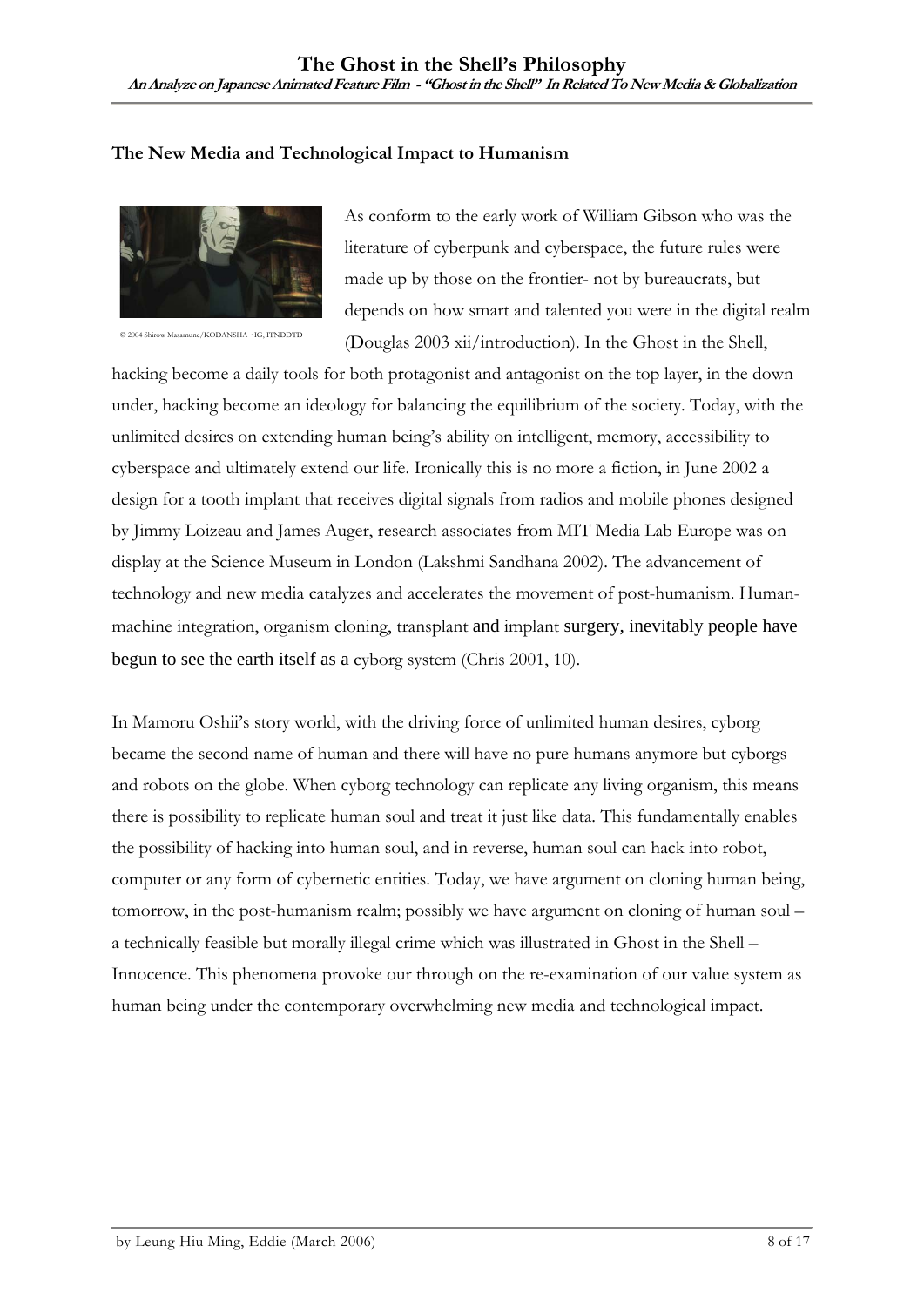#### **The Sub-text in the Resolution**

In the resolution of film, we realize that the root of the murder case is because of i) Human's Basic Instinct – The need of sex; ii) Economic Reason – Corporate try to find better solutions (both legal and illegal) to keep it growing in the highly competition market place and satisfying human needs; iii) Human's Impure Ego - Selfish - To keep alive by killing each other. Initially, because a corporate want to increase the sales and profit of a hyper-realistic female robot which created specifically for sexual companionship, the corporate illegally kidnapped and clone the soul of little girls into their product in order to make them more human - that is a controversy of post-humanism – desire for natural humanity. However, soul is not a controllable entity like data. One of the kidnapped little girls knows that if the robots make trouble, someone would notice the crime and come to rescue her. So her soul decided to instructs the robots to slaughter their owners and then self-terminate so as to alert others – an act of moral breakdown as non-human.

In this Century, why human want to become non-human? Look at our "technological attachment" cellar phone, mp3 player, portable computing device, etc… Why machine become more human? Like human shape robots and artificial intelligent. Do we really need it or those corporations create the needs for us? Do we forget our body and even our mind? What is the value of our existence as human being on Earth?

When other Japanese directors critique Mamoru Oshii's non-human approach, like Mr.Fumihiko Sori - Producer of Appleseed; Director of "Ping Pong" who critique his works as lack of human factors on December  $4<sup>th</sup>$  2004 in our personal conversation. I feel that they have to re-evaluate Mamoru Oshii's works at a deeper level. Because what he did is a bidirectional through on both human and non-human entities on Earth to awaken our gradually disappearing human mind under the wave of new media and globalization. This is pure humanism.

End.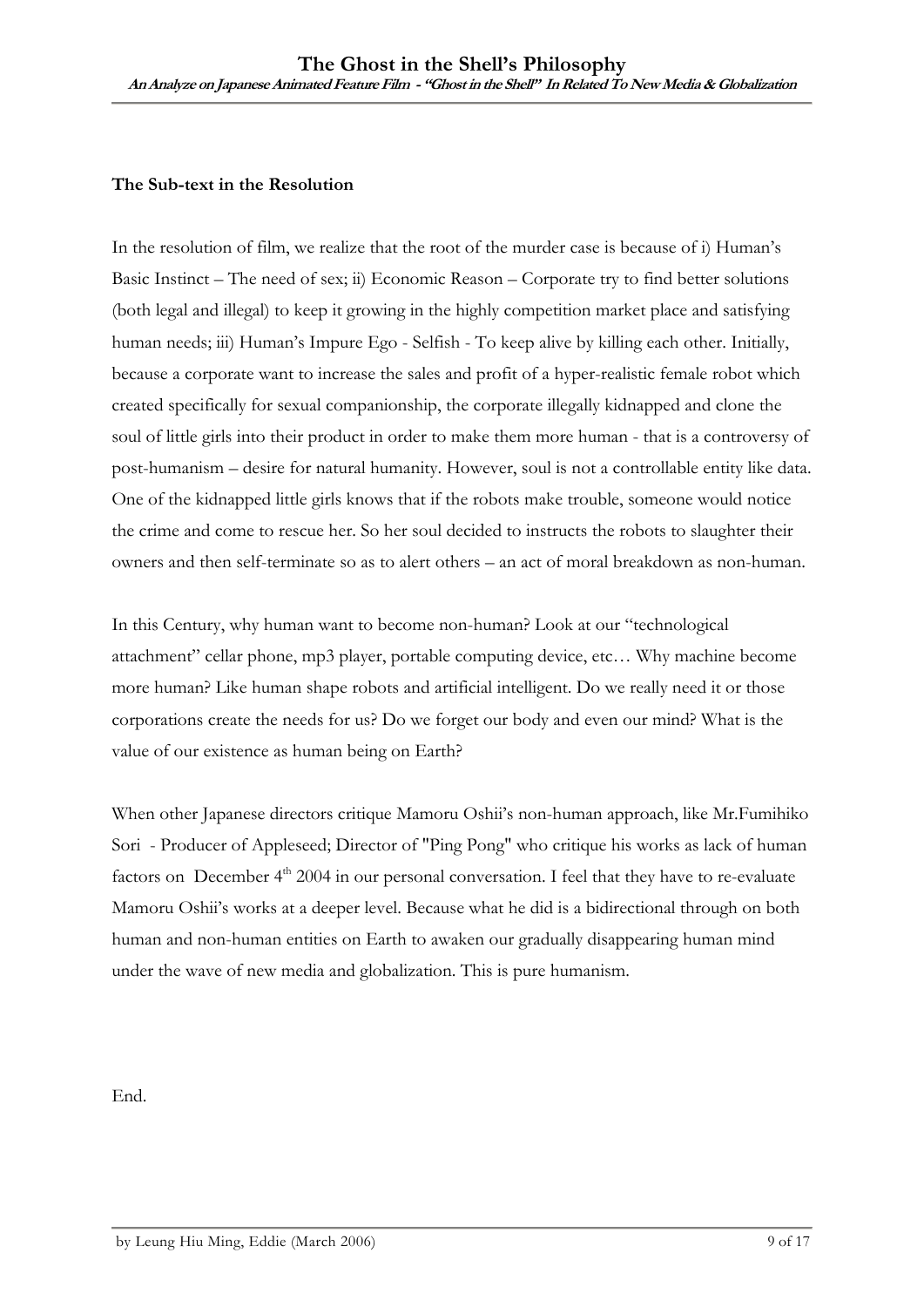#### **APPENDIX A - Subject Information** (Production I.G. 2004. 1)

| Film Name:            | Ghost in The Shell (Innocence-2004)                                          |
|-----------------------|------------------------------------------------------------------------------|
| Release in Japan      | March 6, 2004                                                                |
| Original Story:       | Shirow Masamune / "Ghost in the Shell" (Kodansha)                            |
| Genre:                | Animation / Action / Sci-Fi / Fantasy / Thriller                             |
| Screenplay/Director:  | Mamoru Oshii                                                                 |
| Producers:            | Mitsuhisa Ishikawa and Toshio Suzuki                                         |
| Music:                | Kenji Kawai                                                                  |
| Animation Production: | Production I.G                                                               |
| Co-Produced by:       | Studio Ghibli                                                                |
| Produced by:          | Production I.G, Tokuma Shoten, Nippon Television Network, Dentsu,            |
|                       | Disney, Toho, Mitsubishi Corporation                                         |
| Distributed by:       | Toho                                                                         |
| Synopsis:             | The story is set in 2032, when the line between humans and machines          |
|                       | has been blurred almost beyond distinction. Humans have forgotten            |
|                       | that they are human, and the few who still own an organic body coexist       |
|                       | with cyborgs (human spirits inhabiting entirely mechanized bodies) and       |
|                       | dolls (robots with no human elements at all). Detective Batou, an agent      |
|                       | for covert anti-terrorist unit Public Safety Section 9, is assigned the case |
|                       | of gynoids -hyper-realistic female robots created specifically for sexual    |
|                       | companionship-that have apparently malfunctioned and started                 |
|                       | slaughtering their owners. In the course of the investigation, Batou and     |
|                       | his partner Togusa take on violent Yakuza thugs, devious hackers,            |
|                       | government bureaucrats, and corporate criminals to uncover the               |
|                       | shocking truth behind the crime.                                             |
|                       | More than a visually stunning futuristic hard-boiled mystery, Innocence is   |
|                       | the story of a solitary cyborg that desperately wants to hold on to what's   |
|                       | left of his humanity in a world where the value of the human soul has        |
|                       | largely been forgotten. (Production I.G. 2004. 2)                            |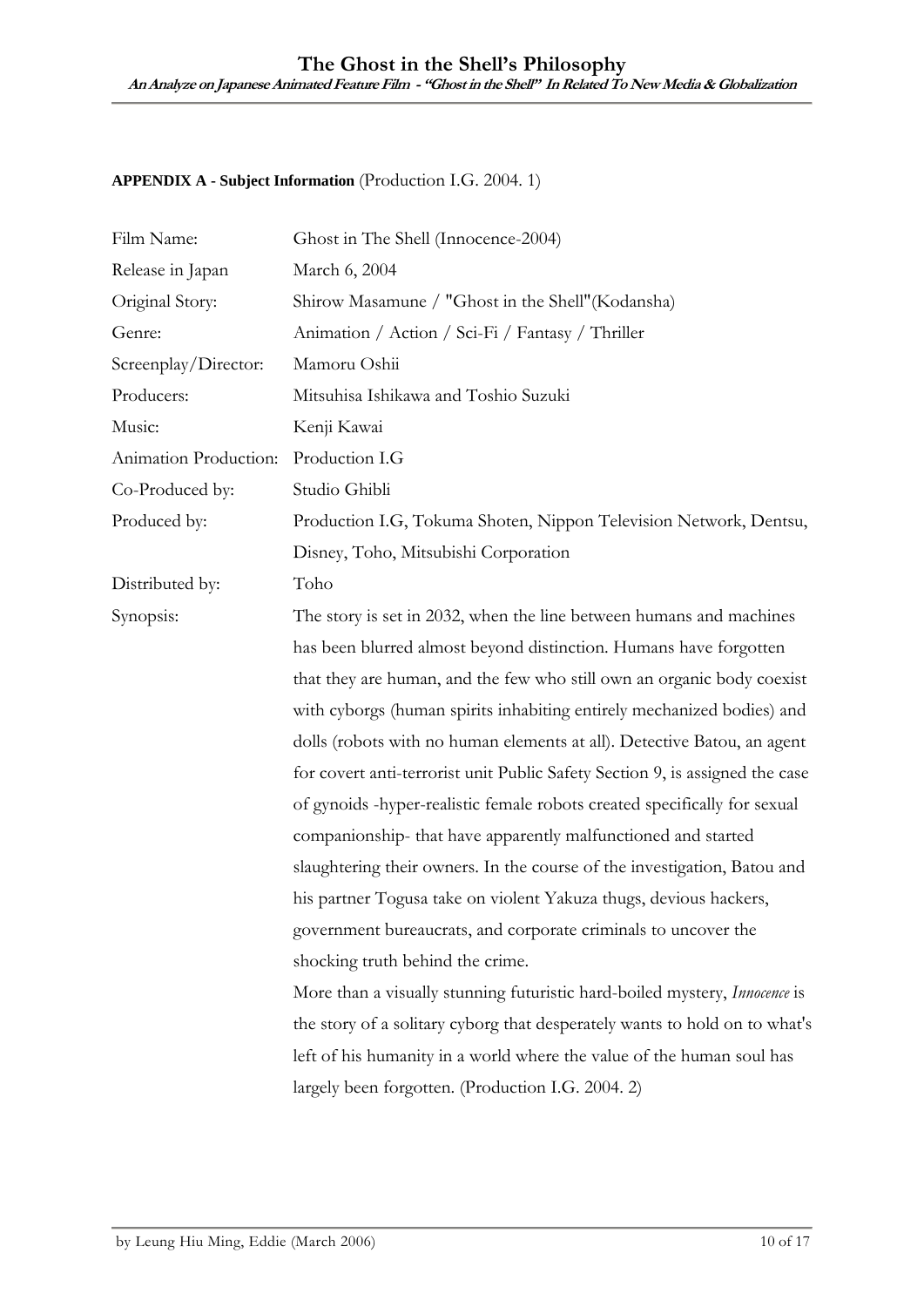#### **APPENDIX B - Production History of the Ghost in the Shell series**

Originally, *Ghost in the Shell* is a feature anime directed by Mamoru Oshii's, released in 1995 and based on Shirow Masamune's original comic book. With cutting edge digital visual effects as well as with detailed drawings, visual arts and a unique philosophical approach, later in May 1996, when the movie video was released in the USA, it soared to the top of the Billboard Sell Video Charts and sold more than one million copies, which made it one of the biggest Japanese animation works ever sold there. In October 2002, pay-per-view distribution of a TV series based on the same characters, *Ghost in the Shell: Stand Alone Complex*, started in Japan on SkyPerfecTV!'s Animax Channel. A record breaking 800 million yen was invested for the production of this single TV series. The director for the series was Kenji Kamiyama. *Stand Alone Complex* was originally planned as a 26-episode series, but the production of a second season of additional 26 episodes was quickly decided immediately after TV airing started. Then in January 2004, pay-per-view distribution of *S.A.C. 2nd Gig* started on SkyPerfecTV!'s Animax Channel. This time Mamoru Oshii participated in the project by contributing the story concept at the initial stage. In Japan, the two seasons sold a total of over 1.3 million DVDs. In North America, every DVD volume is selling over 100,000 copies, making the *Stand Alone Complex* series a worldwide mega hit. In 2004, *Ghost in the Shell: Innocence* screenplay and directed by Mamoru Oshii became the first Japanese animation feature film to enter the official competition at Cannes International Film Festival. In 2005, *SAC* and *2nd Gig* have been both re-edited as two fulllength features: *Stand Alone Complex: The Laughing Man* (released on September 23, 2005) and *Stand Alone Complex 2nd Gig: Individual Eleven* (released on January 27, 2006). (Production I.G. 2004. 2)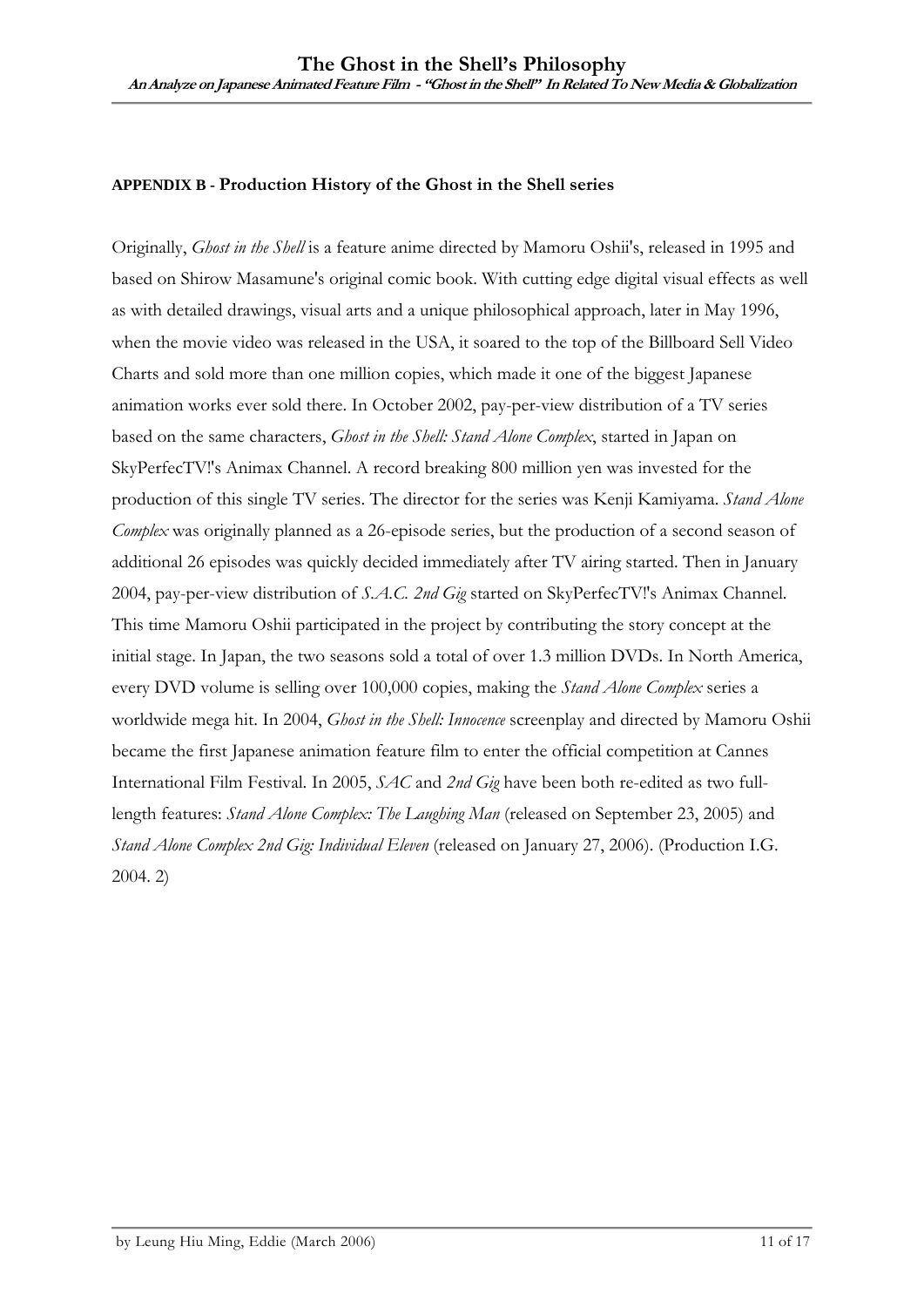## **APPENDIX C - Visual Examples**

#### **Fig.01**

Mamoru Oshii's Ghost in the Shell – Innocence vs Alex Proyas' I, Robot (2004)





I, Robot - Robot Lab



**Ghost in the Shell - Robot Factory** 



**I, Robot - Robot Factory** 

# **Fig.02**

Mamoru Oshii's Ghost in the Shell – Innocence vs Andy Wachowski and Larry Wachowski's The Matrix (1999)



Ghost in the Shell - Plug into network on the neck





Ghost in the Shell - Plug into network on the the chair

Matrix - Plug into Matrix on the the chair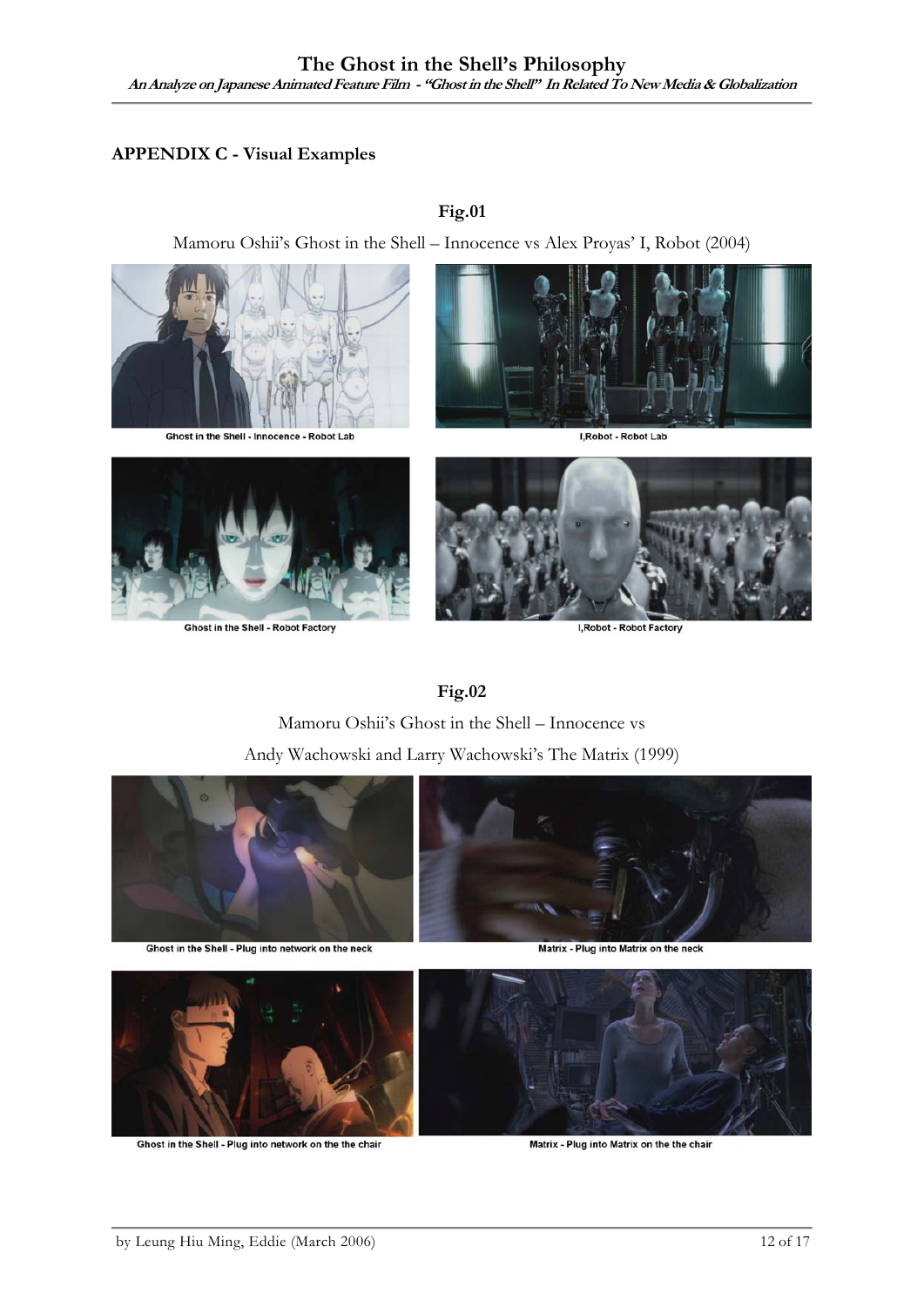# **Fig.03**

Mamoru Oshii's Ghost in the Shell – Innocence vs Ridley Scott's Blade Runner(1982)



Ghost in the Shell - Innocence - A Polluted Futuristic Metropolis



Ghost in the Shell - Innocence - Aerial Shots - Dragon



**Blade Runner - - A Polluted Futuristic Metropolis** 



**Blade Runner - Aerial Shots - Dragon** 

## **Fig.04**

Mamoru Oshii's Ghost in the Shell – Innocence vs George Lucas' Star Wars(1977)





Ghost in the Shell - Teleconferencing Using Halogram



Star Wars II - Teleconferencing Using Halogram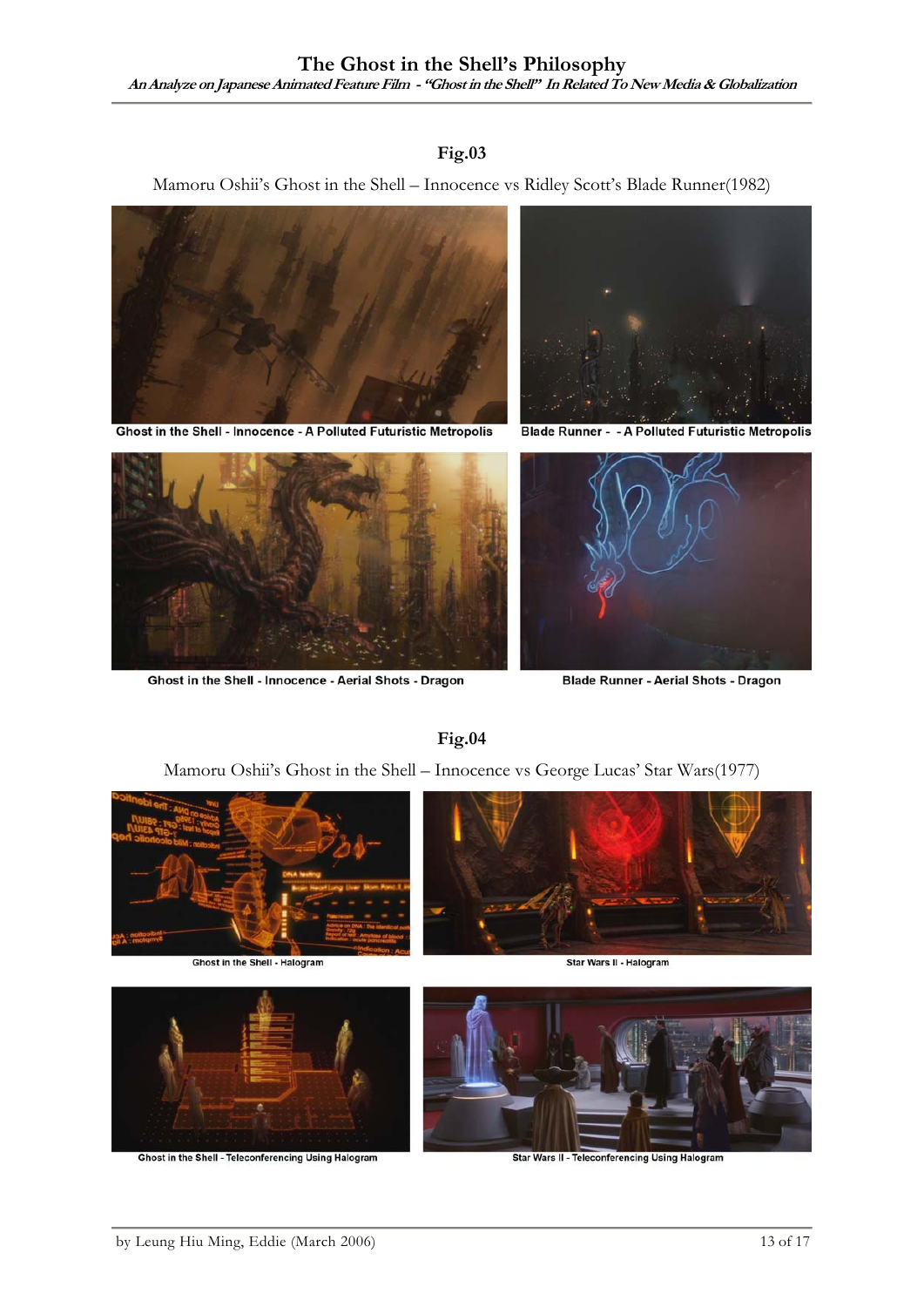## **Fig.05**

Mamoru Oshii's Ghost in the Shell – Innocence vs

Ridley Scott's Alien (1979)



Ghost in the Shell - Innocence - Rushing in Space Ship's Cooridor



Ghost in the Shell - Set Design - Sculpture





Alien - Set Design - Sculpture

# **Fig.06**

Mamoru Oshii's Ghost in the Shell – Innocence vs

## James Cameron's The Terminator (1984)



Ghost in the Shell - Character Design - Cyborg



Terminator 2 Judgment Day - Character Design - Cyborg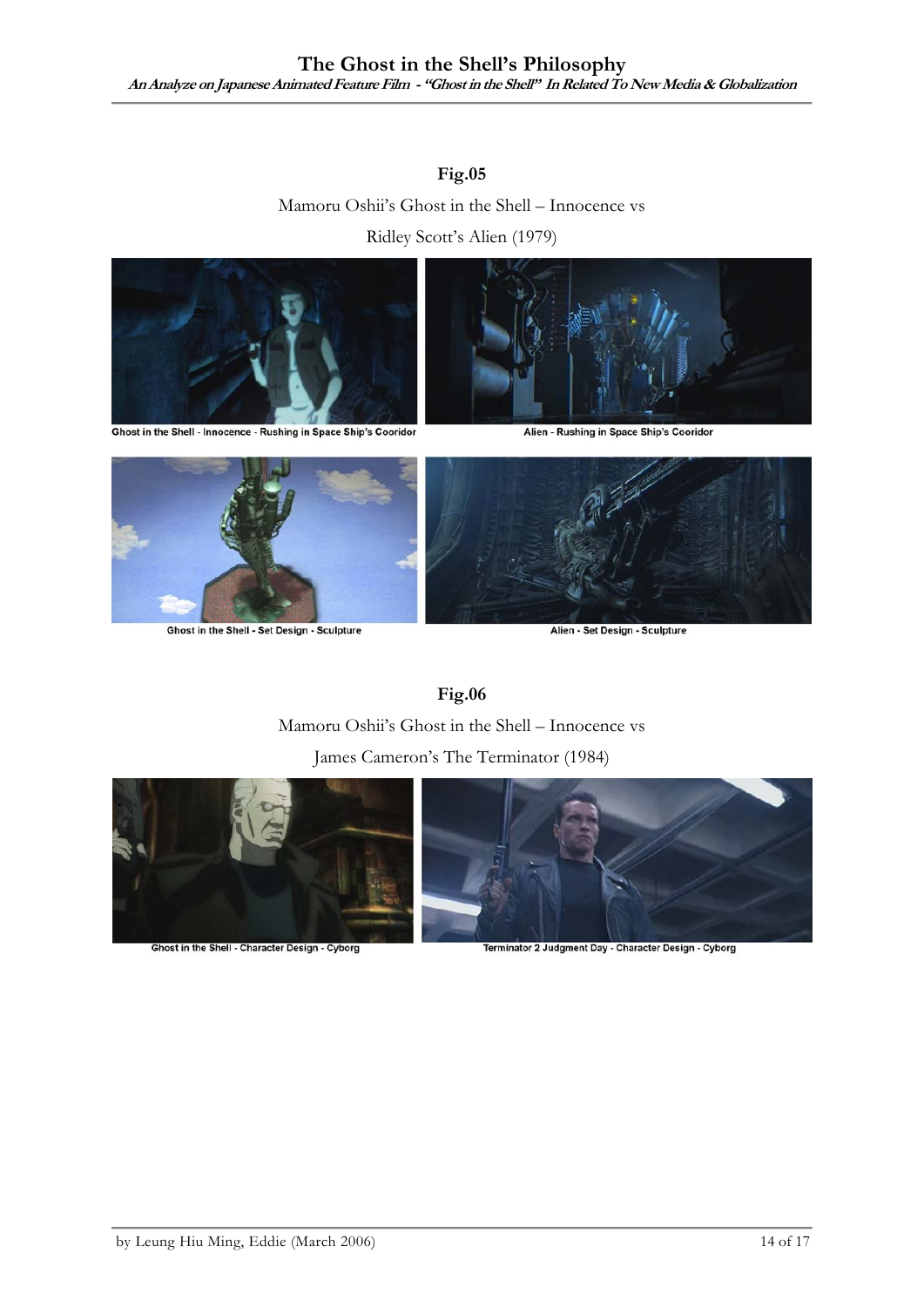## **Reference List**

Alexander Riegler/Markus F. Peschl/Karl Edlinger/Gunther Fleck/Walter Feigl/Shulamith Kreitler…(eds.) 2001.

Virtual reality : cognitive foundation, technological issues & philosophical implications

Psychological Perspectives on Virtual Reality.

Frankfurt am Main ; New York : P. Lang, c2001.

Bandai Entertainment, Inc. 2004.

About Bandai Entertainment. No Page. Cited 4 March 2006.

Online:

http://www.bandai-ent.com/about/

BusinessWeek Online. 2004.

BW Marketing. Is Japanese Style Taking Over The World?. No Page. Cited 5 March 2006.

Online:

http://www.businessweek.com/magazine/content/04\_30/b3893091.htm

Chris Hables Gray. 2001.

Cybory Citizen. The Cyborg body politic. The possibility of posthumanism. New York and London: Routledge

Douglas Kellner. 2006.

Globalization and the Postmodern Turn. No Page. Cited 6 March 2006.

Online:

http://www.gseis.ucla.edu/courses/ed253a/dk/GLOBPM.htm

Douglas Thomas. 2003. Hacker culture:

Hacker of Today:

Minneapolis : University of Minnesota Press

Firehouse Recording Studios. 2006.

About: Client List: Artists/Musicians. No Page. Cited 6 March 2006.

Online:

http://www.firehouserecordingstudios.com/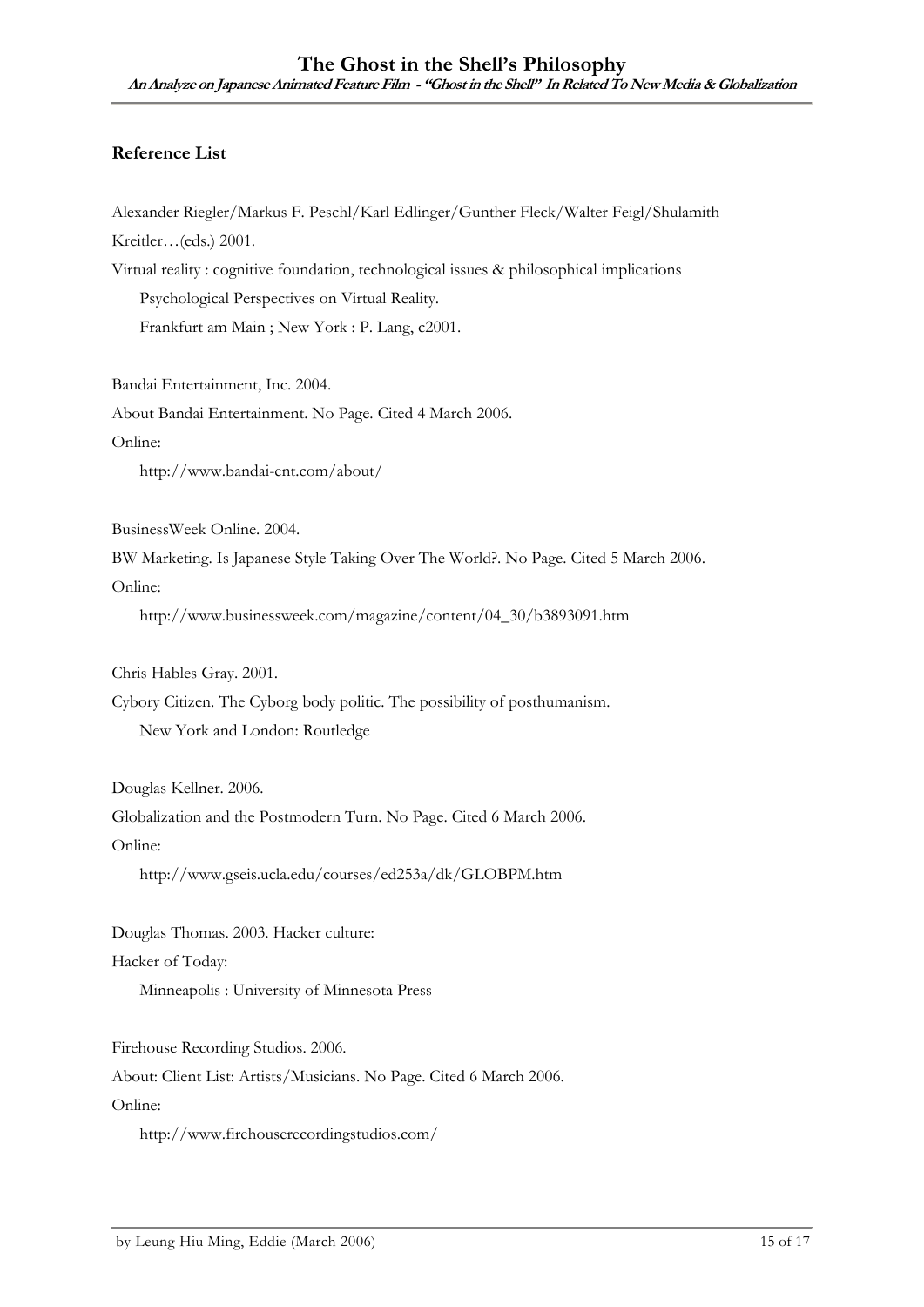Japan Association for the 2005 World Exposition. 2005.

Mountain of Dreams. Expo 2005 Aichi, Japan. No Page. Cited 2 March 2006.

Online:

http://www.expo2005.or.jp/en/venue/pavilion\_private\_h.html

Lakshmi Sandhana. 2002.

Excuse Me, Is Your Tooth Ringing? No Page. Cited 5 March 2006.

Online:

http://www.mindcontrolforums.com/news/tooth-ringing.htm#tooth

Mamoru Oshii. 2005. Ghost n The Shell-Innocent: Bonue Disc - Special Feature.

A Conversation between director Mamoru Oshii and producer Suzuki Toshio:

Title 1: Chapter 1: 00:04:24

Oshii Mamoru Official Site. 2004. Profile. University. No Page. Cited 5 March 2006. Online:

http://www.oshiimamoru.com/

Patrick Drazen. 2003. Anime explosion! : the what? why? & wow! of Japanese animation: A Page Right Out of History. Berkeley, Calif.: Stone Bridge Press

Production I.G. 2004. 1.

WORK LIST. FEATURE FILMS. Innocence. Ghost in the Shell 2. No Page. Cited 1 March 2006. Online:

http://www.productionig.com/contents/works/02\_/index.html

Production I.G. 2004. 2.

WORK LIST. Innocence. Overview. No Page. Cited 1 March 2006.

#### Online:

http://www.productionig.com/contents/works\_sp/01\_/s00\_/index.html